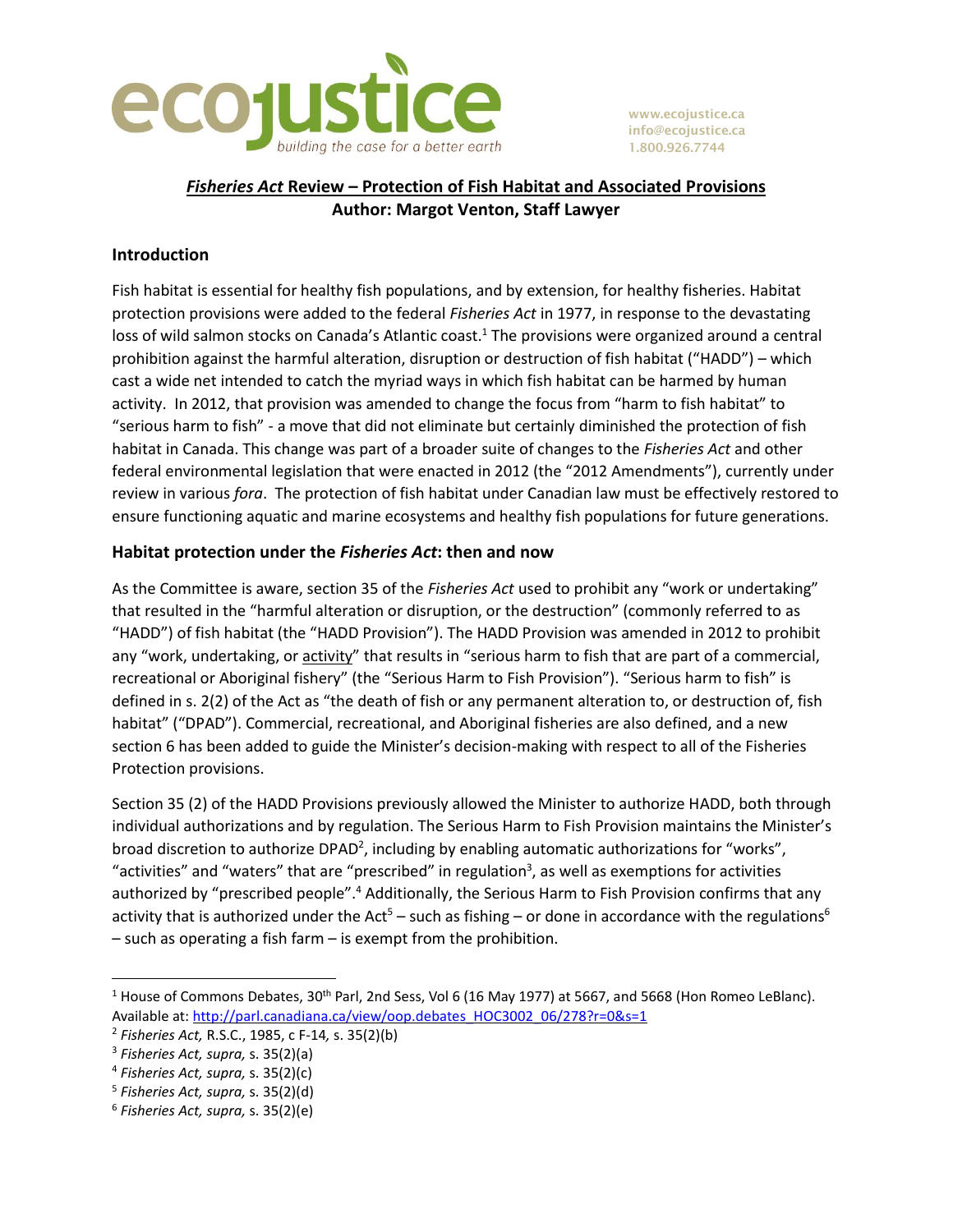In our opinion, the 2012 Amendments enacted in two successive omnibus budget bills – Bill C-38 and Bill C-45<sup>7</sup> – significantly weakened habitat protection under the Act.<sup>8</sup> In our experience, the 2012 Amendments and associated budget cuts created confusion inside and outside the Department of Fisheries and Oceans (DFO) about whether and how the law operated to protect fish habitat. As but one example, we recently received a call in our office from a community member in the lower mainland concerned about silt pouring into a fish bearing creek from a construction operation. It was obviously HADD, but did it constitute "serious harm to fish"? The concern, of course, was that by the time the harm would be considered permanent, it might be too late to do anything about it. This is just one instance that is emblematic of a general problem. $^9$  Further, we fear that the 2012 Amendments have created a sense that protection of habitat – no matter its technical status under the law - is no longer of concern to the government of Canada. Finally, in our opinion, the pre-amendment provisions were far from perfect, and thus simply returning to them is not the best option.

# **Restoring lost protection and ensuring modern safeguards**

l

This Standing Committee on Fisheries and Oceans is tasked with the important job of examining the effectiveness of habitat protection under the *Fisheries Act*, and this brief will focus primarily on the habitat protection provisions*.* However, it is Ecojustice's opinion that as Canada's oldest environmental law, the *Fisheries Act* is long overdue for a comprehensive review. Even prior to the 2012 Amendments, the Act was in need of substantial revision. For example, enacting a modern *Fisheries Act* was a key recommendation of the recent Royal Society of Canada's Expert Panel Report entitled "Sustaining Canadian marine biodiversity: responding to the challenges posed by climate change, fisheries, and aquaculture".<sup>10</sup> Many of the observations and recommendations in this brief could be applied to the entire Act. Thus, an overarching recommendation to the Committee is that amendments to the habitat protection provisions be just the first phase of a comprehensive review of the entire Act, and where possible in this brief we will flag recommendations that could apply to the Act as a whole.

The Committee has been specifically charged with modernizing habitat protection. In 2008, in response to a previous attempt to revise the *Fisheries Act,* Ecojustice published its "10 Principles of Modern Fisheries Legislation", which lists what, in our experience, are critical elements of a sound, modern Fisheries Act.<sup>11</sup> Many of the principles are relevant to the specific issue of habitat protection – such as the need to guide all decision-making with legislated criteria, and the need to protect fish habitat from the potentially harmful effects of fishing*.* They are based on established principles of environmental law

<sup>&</sup>lt;sup>11</sup> The updated 2016 version of the "10 Principles of A Modern Fisheries Act" can be found at: [http://www.ecojustice.ca/wp-content/uploads/2016/11/Ecojustice-Ten-principles-of-a-Modern-Fisheries-Act.pdf.](http://www.ecojustice.ca/wp-content/uploads/2016/11/Ecojustice-Ten-principles-of-a-Modern-Fisheries-Act.pdf)



<sup>7</sup> The *Fisheries Act* was amended twice in 2012 through the passage of the *Jobs, Growth and Long-term Prosperity Act,* S.C. 2012, c. 19 and the *Jobs and Growth Act,* 2012, S.C. 2012, c. 31.

 $8$  Ecojustice. Fisheries Act Legal Backgrounder. Originally published May 2012. Updated February 2013. Available at: [http://www.ecojustice.ca/reports\\_publications/fisheries-act-backgrounder/](http://www.ecojustice.ca/reports_publications/fisheries-act-backgrounder/)

<sup>&</sup>lt;sup>9</sup> "Fish habitat damage goes unprosecuted since Conservative changes to Fisheries Act". March 24, 2016. Vancouver Sun. Available at:

[http://www.vancouversun.com/fish+habitat+damage+goes+unprosecuted+since+conservative+changes+fisheries/](http://www.vancouversun.com/fish+habitat+damage+goes+unprosecuted+since+conservative+changes+fisheries/11805140/story.html) [11805140/story.html](http://www.vancouversun.com/fish+habitat+damage+goes+unprosecuted+since+conservative+changes+fisheries/11805140/story.html)

<sup>&</sup>lt;sup>10</sup> Hutchings, J.A., Côté, I.M., Dodson, J.J., Fleming, I.A., Jennings, S., Mantua, N.J., Peterman, R.M., Riddell, B.E., Weaver, A.J., and D.L. VanderZwaag. 2012. Sustaining Canadian marine biodiversity: responding to the challenges posed by climate change, fisheries, and aquaculture. Expert panel report prepared for the Royal Society of Canada, Ottawa, p. 221.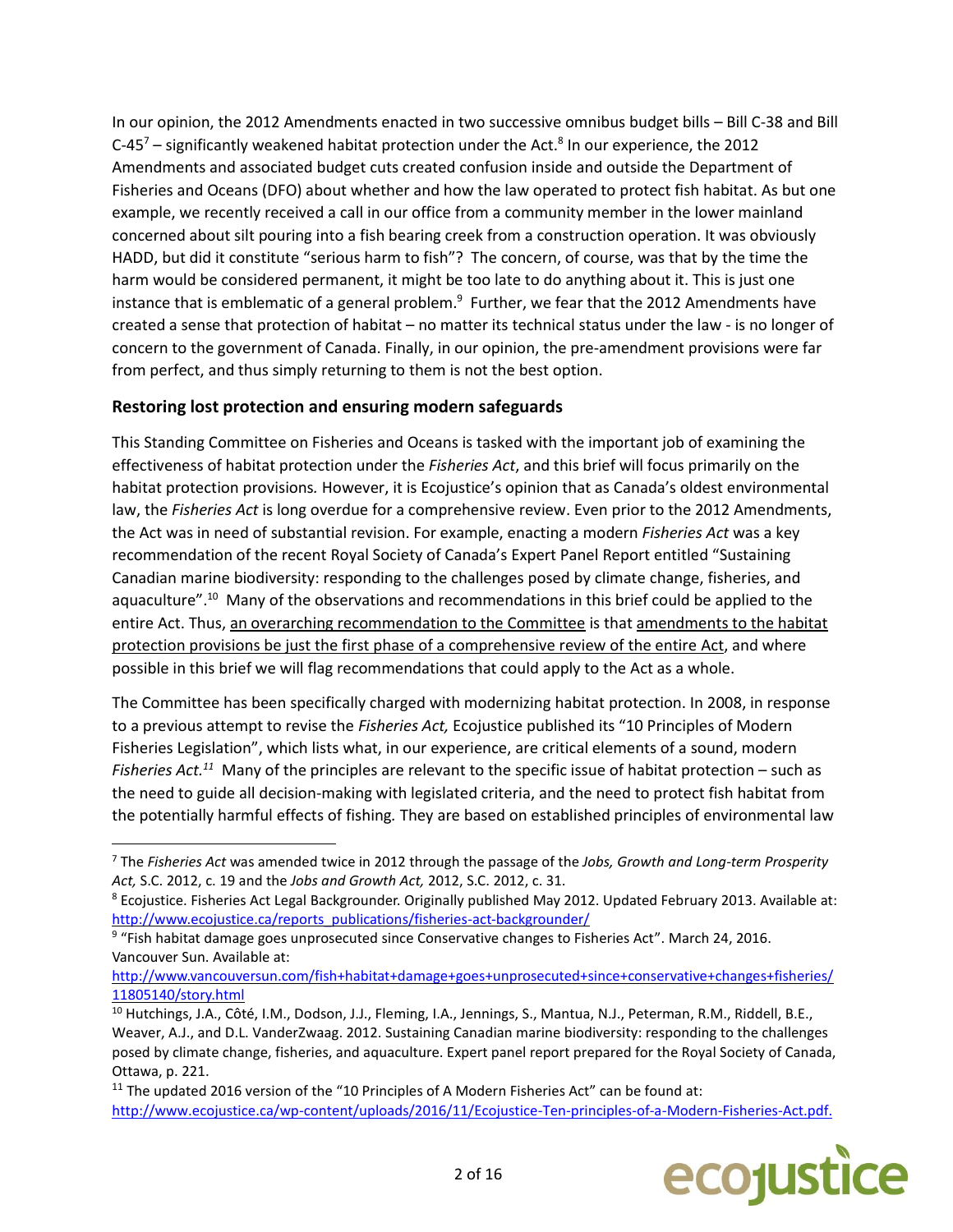including: ecosystem based management, sustainable development, and the principles of precaution, polluter pays, and intergenerational equity. They are also consistent with the modern notion that decisions affecting living systems should be scientifically based. In this brief, we apply some of the 10 principles in our recommendations to the Committee, and propose that any amendments considered at the end of the Committee's review be evaluated against all of these principles.

This brief considers some of these principles in the context of the real world challenges we experience in our work in relation to fish habitat protection.<sup>12</sup> Specifically, we provide recommendations to support the following five key changes we would like to see to habitat protection under the *Fisheries Act*:

(1) Habitat protection needs to be broad;

 $\overline{\phantom{a}}$ 

- (2) Habitat protection needs to be precautionary;
- (3) Discretion to authorize harm to habitat needs enforceable limits based on science;
- (4) Habitat provisions must address cumulative harm to and loss of fish habitat; ; and
- (5) Habitat provisions must be enforceable and enforced.

### *Fisheries Act* **review in context of broader review of federal environmental law**

We also note that the Committee's review is just one part of a broader effort to review and revise the matrix of federal environmental law. The protection of the environment and human health are two of the greatest challenges of our time. These cannot be accomplished by individual pieces of legislation nor by one level of government acting alone. Parliament is currently reviewing a broad range of legislation with the goal of restoring previous protection and modernizing environmental protection, including: the *Canadian Environmental Protection Act* (CEPA)*,* the *Canadian Environmental Assessment Act, 2012* (CEAA), the *National Energy Board Act,* and the *Navigation Protection Act.* The *Fisheries Act* interacts with a number of these statutes, most significantly CEAA*,* and the *Navigation Protection Act.* 

The *Navigation Protection Act* and the *Fisheries Act* together provide the federal government strong jurisdictional footing to ensure the sustainable development of Canada's waterways. And so they should be considered together, in particular from the perspective of protecting the function of aquatic ecosystems in the face of activities, works or undertakings which might be approved under one statute, which could affect the core purpose of the other. For example, there are many projects that affect navigation, which also affect fish and fish habitat. In the absence of a comprehensive environmental assessment act which compels the consideration of impacts on all interests, these statutes must be amended in a way to avoid unintentional impacts. Considering how the 2012 amendments to federal environmental legislation work together to create major gaps in Canada's environmental protection, legislation is a key aspect of restoring lost protections.

<sup>&</sup>lt;sup>12</sup> We also draw the Committee's attention to the submissions and recommendations on important issues beyond the scope of this brief covered in briefs submitted by: West Coast Environmental Law Association regarding instream environmental flows; Oceana Canada regarding the duty to recover fish stocks; by the Ecology Action Centre regarding aligning the Act with international best practices in fisheries management and mandating timelines and targets for rebuilding stocks; and Professor Martin Olszynski regarding watershed level management of the cumulative effects of habitat degradation.

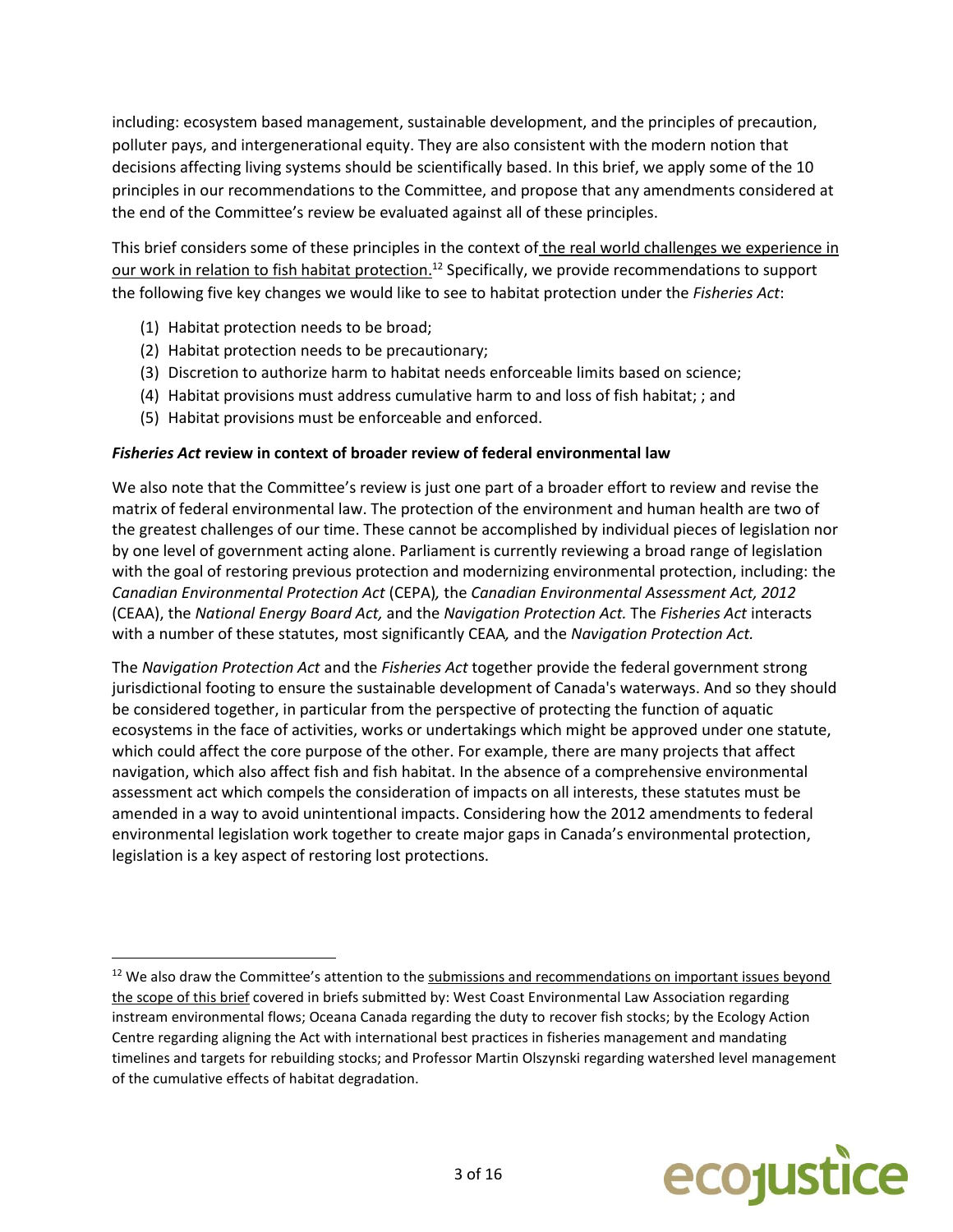# **Recommendations**

# **(1) Habitat protection needs to be broad**

It is widely accepted and understood that without fish habitat there are no fish. This concept was expressed, for example, in DFO's 1997 publication of its first Sustainable Development Strategy entitled *"A Framework for Action"* which outlined the principles of sustainability for the management of Canada's fisheries and oceans*.* Thus, directly and expressly protecting fish habitat is an essential aspect of modern fisheries legislation. Protecting fish habitat indirectly by prohibiting "serious harm to fish" has created ambiguity that is standing in the way of effective compliance with and enforcement of the law. The HADD provision was a clearer statement of legislative intent and better signaled to the world the type of harm prohibited under fisheries law.

In 1977, when then Minister of Fisheries and the Environment Roméo LeBlanc introduced the new habitat protection provisions in Parliament, he spoke to the House of Commons about why broad protection of fish habitat was critical to ensuring the long-term sustainability of the fisheries resource:

"…But Mr. Speaker, as the case of Atlantic salmon shows so well, the regulation of fishing itself is only part of what we need. Protecting fish means protection their habitats. Protecting the aquatic habitat involves controlling the use of wetlands… The chain of life extending to the whole open ocean depends on bogs, marshes, mudflats, and other "useless-looking" places that ruin your shoes. Biologists have likened these areas to the cornfields and wheat fields on the ocean. These rich shore areas support salmon, lobster, herring and other local populations; their influence extends for hundreds of miles, even to the most rocky shorelines. They are the irreplaceable nurseries of fisheries well-being…Habitat protection will always remain a difficult battle because it runs against the energies of good people following their natural bent…the work of constant monitoring and restraint where necessary is hard, but the alternative prospect of forever losing stocks or species of fish is not acceptable." <sup>13</sup>

Healthy fish and fish habitat are interdependent and depend upon a complex and layered ecosystem. Thus, targeting the prohibition against destruction of fish habitat on the habitat of, for example, commercially-fished species, ignores the scientific reality of viable ecosystems. All parts of an ecosystem need protection in order to function as a whole and support healthy fish populations, including those targeted in commercial, recreational and aboriginal fisheries.

Many activities can impact fish habitat. Even the HADD Provision did not capture the full range of activities that could affect fish habitat, and did not apply against "activities". Thus, expanding the prohibition against harm to prohibition of activities was wise, and this aspect of the 2012 Amendments should be retained. The HADD provision also failed to protect fish habitat from the harmful effects of fishing, as confirmed by the Federal Court in its 2004 decision in *Ecology Action Centre v. Canada.<sup>14</sup>*  Thus, simply reverting to the HADD Provision will not ensure fulsome protection of fish habitat.

The habitat protection provision should reflect the biological reality that any activity can harm fish habitat, including those activities authorized under the *Fisheries Act* and regulations, such as fishing or



 $13$  House of Commons Debates, 30<sup>th</sup> Parl, 2nd Sess, Vol 6 (16 May 1977) at 5668 (Hon Romeo LeBlanc). Available at: [http://parl.canadiana.ca/view/oop.debates\\_HOC3002\\_06/278?r=0&s=1](http://parl.canadiana.ca/view/oop.debates_HOC3002_06/278?r=0&s=1)

<sup>14</sup> *Ecology Action Centre v. Canada* 2004 FC 1087 at para 76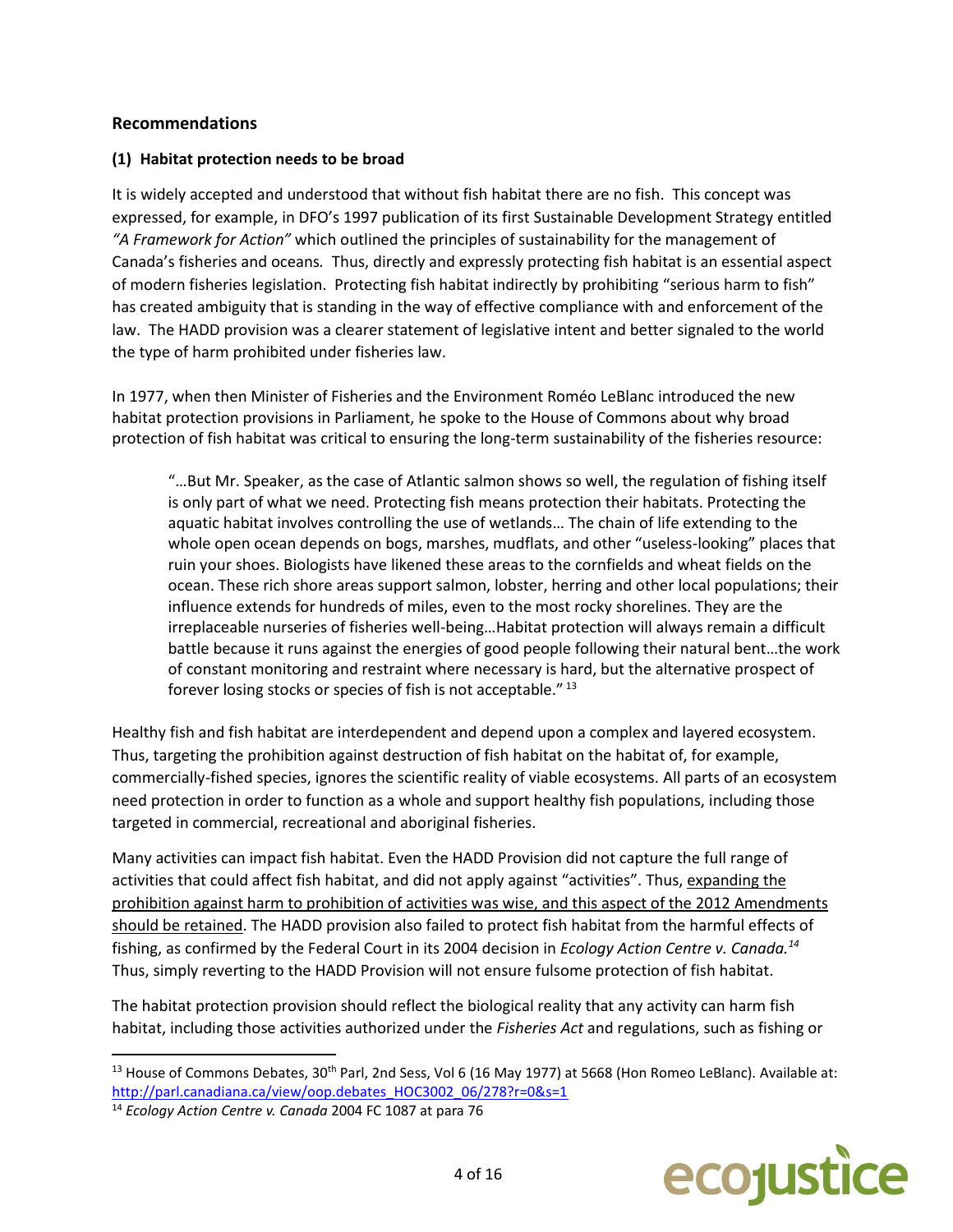operating a fish farm. The Serious Harm to Fish Provision does not apply to harm to fish habitat that "is the result of doing anything that is authorized, otherwise permitted"<sup>15</sup> under the Act, and therefore does not apply to protect fish or fish habitat from the potentially harmful effects of certain fishing methods. While it is desirable to avoid internal conflict in legislation (i.e. one part of an Act says yes, another says no), automatically authorizing habitat destruction caused by fishing creates a huge gap in habitat protection under the Act. This is particularly relevant for marine habitat, where fishing practices can have a very significant impact.

Further, given the range of activities that can harm habitat and how context-dependent harm can be, it creates risks to the integrity of fish habitat to streamline approvals through lists of works, undertakings and activities that will automatically be authorized, which is currently enabled by the Serious Harm to Fish Provision. Such risks need to be expressly addressed in a modernized provision. The Serious Harm to Fish Provision creates gaps in protection of fish habitat through the automatic authorization of many activities, works and undertakings that can harm fish habitat. While the desire to streamline and avoid potential conflict by preauthorizing certain kinds of low risk activities is understandable, it creates a serious risk to fish habitat over the long-term because (a) there is no requirement to consider impacts to fish habitat in any other part of the Act, such as the licencing provisions; and (b) there is no requirement to consider cumulative effects of individual activities, works or undertakings on habitat.

If the habitat protection provisions were modernized as part of a comprehensive overhaul of the entire Act, then such automatic authorizations for fishing, as an example, could be balanced by requirements under other provisions to consider and protect fish habitat. For example, the current s. 7 licencing power could be amended to require consideration and minimization of impacts to fish habitat when issuing fishing licences. However, in the absence of any broader amendments, the habitat protection provisions need to compensate for the failure to consider and protect fish habitat when making decisions under other provisions in the Act.

# **Recommendations to ensure broad protection of fish habitat:**

- a) Revert to the previous prohibition against harmful alteration, disruption and destruction of fish habitat, but keep the 2012 amendment addition of "activities".
- b) Guide with science-based criteria, the exceptions under s. 35(2) (a) and (c) which automatically authorizes harm to fish habitat from prescribed activities, works or undertakings, or harm authorized by prescribed persons.
- c) Ensure that the potential harm to fish habitat caused by fishing is not ignored under the habitat protection provisions through the operation of the exception in s. 35(d) which automatically authorizes any harm to fish habitat that results from doing anything authorized under the Act.
- d) As an alternative to recommendation (c), add mandatory consideration of the impact of fish habitat into fisheries authorizations by amending other provisions of the Act.

# **(2) Habitat protection needs to be precautionary**

A preventative approach must be taken to protecting habitat. It is clear that habitat protection is critical to the protection and survival of fish themselves, however it is not always clear at what threshold harm



<sup>15</sup> *Fisheries Act, supra,* at s. 35(2)(d)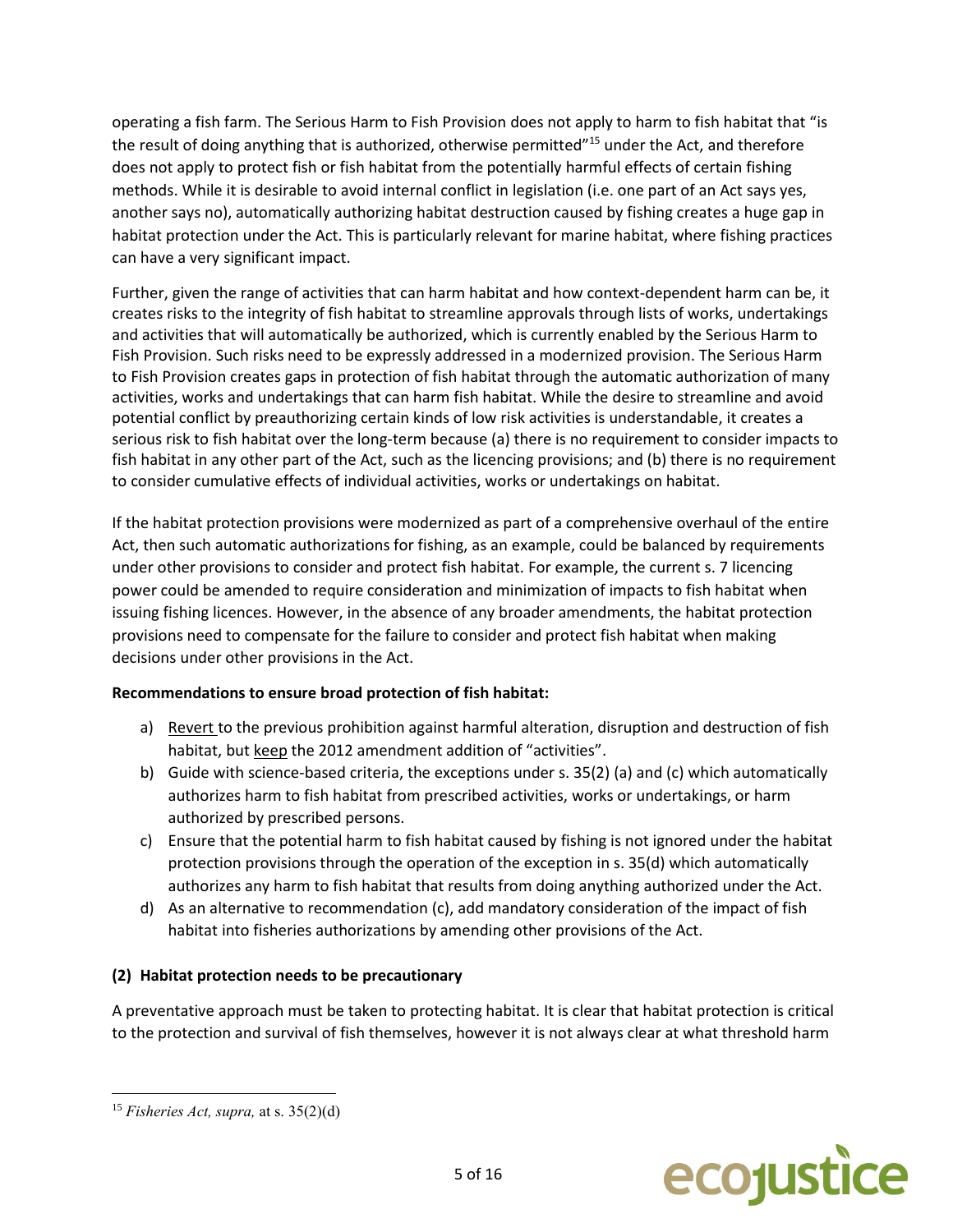to habitat translates to harm to fish. Often, by the time scientific conclusions can be definitively made, it is too late to take the necessary precautions to protect the resource.

The precautionary principle states that "lack of full scientific certainty is not to be used as a reason for postponing preventative measures".<sup>16</sup> It is a strategy to cope with possible risks where scientific understanding is yet incomplete. By definition, the precautionary principle denotes a duty to prevent harm even when all the evidence is not known*.* As it concerns environmental decision-making, there are four key aspects to the precautionary principle: take preventive action in the face of uncertainty; shift the burden of proof to the proponents of an activity; explore a wide range of alternatives to possibly harmful actions; and increase public participation in decision making.<sup>17</sup> The precautionary principle is an established principle of international environmental law recognized by Canada. It is included in many modern environmental statutes in Canada<sup>18</sup>, and relied on by the Courts in interpreting domestic legislation.<sup>19</sup> It should also be included expressly in the Fisheries Act.

The 2012 Amendments introduced a list of four factors in section 6 to guide decision-making under certain subsections in the Act, including the Serious Harm to Fish Provision.<sup>20</sup> The precautionary principle is not included in the list of 4 factors.

## **Recommendation to ensure that habitat protection is precautionary:**

a) Include the Precautionary Principle as an express principle that guides decision-making throughout the *Fisheries Act*, and specifically for decisions regarding habitat protection*.*

## **(3) Discretion to authorize harm to habitat needs enforceable limits based on science**

A broad prohibition against harming fish habitat will of necessity require provisions to authorize harm in some contexts. The power to authorize harm to fish habitat must be guided by clear principles based on science. Such an approach is consistent with the Minister's duty to manage and conserve the fishery and his paramount obligation under the *Fisheries Act* – the conservation of the fisheries resource.<sup>21</sup> The principles that guide the discretion to authorize harm to fish habitat should be clearly set out in the Act or in the regulations. Harm to fish habitat should require a permit from the Minister. Such an approach would result in more predictable and transparent decision-making.

Excessive discretion and Ministerial power is problematic throughout the *Fisheries Act,* including in the Serious Harm to Fish Provision. Excessive discretion was also a weakness of the HADD provision. Unchecked discretion leads to inconsistent and potentially politicized decision-making, which may have little to do with science or the long-term protection of functioning aquatic ecosystems necessary for the long-term survival of the resource.



<sup>16</sup>*Canada National Marine Conservation Areas Act,* S.C. 2002, c. 18, *preamble*

<sup>&</sup>lt;sup>17</sup> D. Kriebel et al. 2001. The precautionary principle in environmental science. Environ Health [Perspect.](https://www.ncbi.nlm.nih.gov/pmc/articles/PMC1240435/) 109(9): 871–876.

<sup>18</sup> *Canadian Environmental Protection Act, 1999,* SC 1999, c 33, preamble, s. 6 ( 1.1) and s. 76.1, ; *Canadian Environmental Assessment Act, 2012,* SC 2012, c 19, s 52.

<sup>19</sup> *114957 Canada Ltée (Spraytech, Société d'arrosage) v Hudson (Town),* 2001 SCC 4; *Castonguay Blasting Ltd v Ontario (Environment)*, 2013 SCC 52.

<sup>20</sup> *Fisheries Act, supra,* s. 6

<sup>21</sup> *R. v Marshall* [1999] 3 SCR 533 at para 40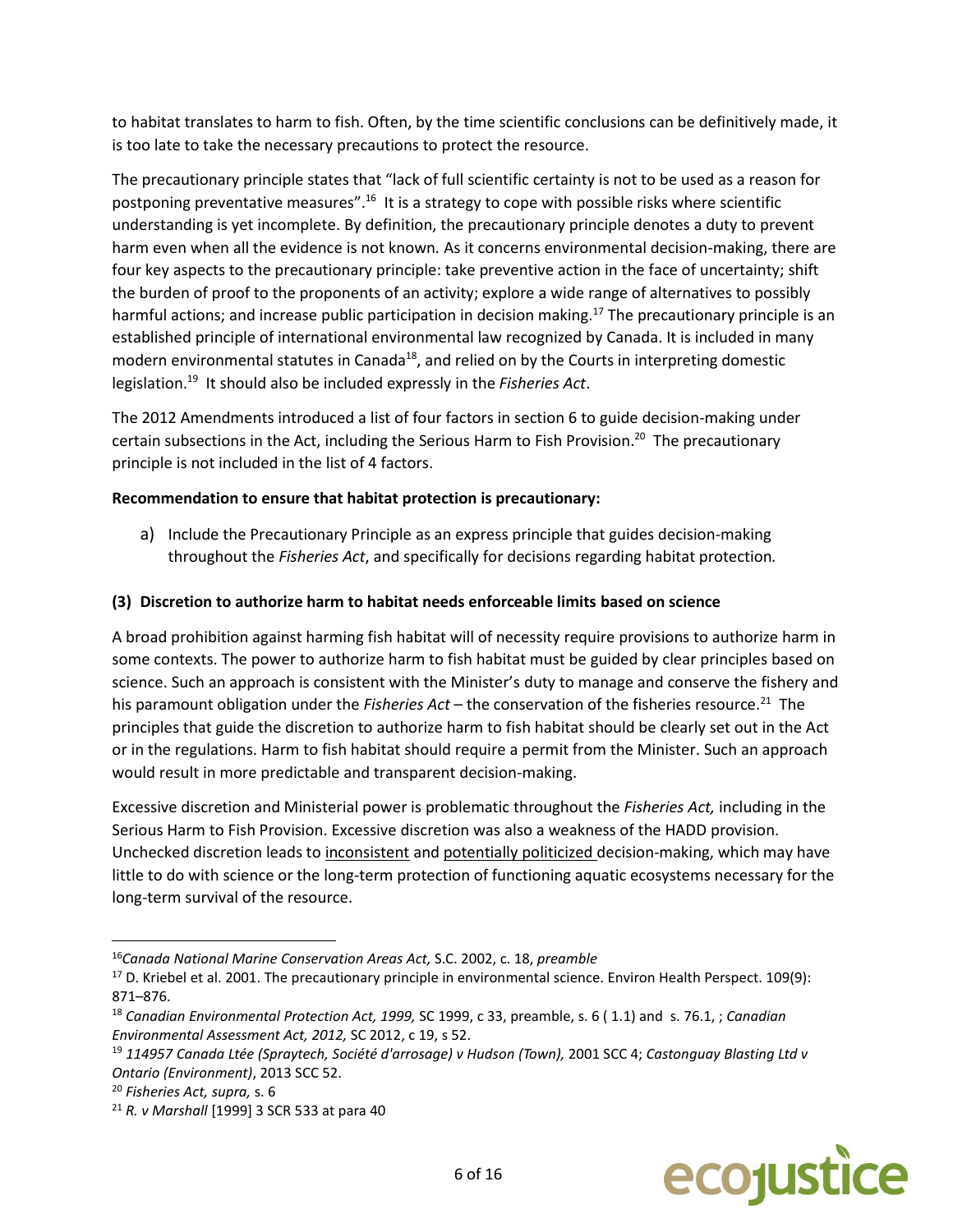The unguided discretion to authorize harm to fish habitat has also created problems for DFO. It is why the Minister could not rely on the HADD provision as legal protection of habitat under other regulatory schemes. For example, the federal *Species at Risk Act* (SARA) requires the legal protection of identified critical habitat in lands and waters under federal jurisdiction.<sup>22</sup> Practically speaking, this means the Minister must ensure legal protection of the critical habitat for all aquatic species. A simple way to do this would be to rely on habitat protection provisions under existing legislation. However, in a case concerning the legal protection of critical habitat for killer whales, the Court of Appeal held that the HADD provision did not constitute legal protection because the Minister retained complete discretion to authorize its destruction.<sup>23</sup> If discretion was guided by principles and rules, <u>one of those rules could be</u> that the Minister could not authorize the destruction of habitat in an area designated as critical habitat of a threatened or endangered species. Such an approach could be an administratively efficient and substantively effective way to simultaneously achieve two regulatory objectives.

Guiding discretion through clearly regulated principles has multiple benefits including improving the consistency and transparency of decision-making - two issues with which DFO has chronically struggled. It aligns policy with science and makes clear to the public what the rules are before they engage in the approval process. As the Royal Society of Canada Expert Panel observed, there are models available to assist the Canadian government to effectively manage Ministerial discretion:

Fisheries management in the U.S. represents a model to replicate in efforts to dilute the Minister's 'czar-like' powers over fisheries management in Canada. In the US, the *Magnuson-Stevens Fishery Conservation and Management Act* has facilitated a curtailment of discretionary decision-making authority, an increase in accountability, and a strengthening of links between policy and science in fisheries management.<sup>24</sup>

It is important that the criteria that guide the authorization of harm to fish habitat are based in science. Further, those criteria should require consideration of: (1) cumulative effects on fish habitat from individual authorizations; (2) long-term stability of the ecosystems upon which healthy fish stocks depend; (3) habitat needs for struggling or recovering fish stocks and aquatic species at risk; and (4) the predicted effects of climate change on the habitat in question. Authorization of harm to fish habitat should also be guided by the precautionary principle and the principle of intergenerational equity. The current "factors to be taken into account", set out in section 6 of the Act, are not about habitat and do not require consideration of cumulative effects, ecosystem health, or vulnerable fish populations.

As suggested by other fisheries experts appearing before the committee, it would enhance the effectiveness of the fish habitat protection provisions if authorizations of harm to fish habitat required some form of positive authorization or approval by DFO such as a permit. As it currently stands, and under the HADD provisions, authorization is not required to proceed with an activity, work or undertaking that could result in harm to fish habitat. The authorization is simply a protection against prosecution if you were to violate the prohibition. This structure creates several challenges to the

 $\overline{a}$ 

<sup>&</sup>lt;sup>24</sup> J.A. Hutchings et al. 2012. Sustaining Canada's Marine Biodiversity: Responding to the Challenges Posed by Climate Change, Fisheries and Aquaculture. Expert panel report prepared for the Royal Society of Canada. p. 219.



<sup>22</sup> *Species at Risk Act,* S.C. 2002, c. 29, s 57 and 58

<sup>23</sup> *Canada (Fisheries and Oceans) v. David Suzuki Foundation et al.,* 2102 FCA 40 at paragraph 8 and 9. See also para 126-131.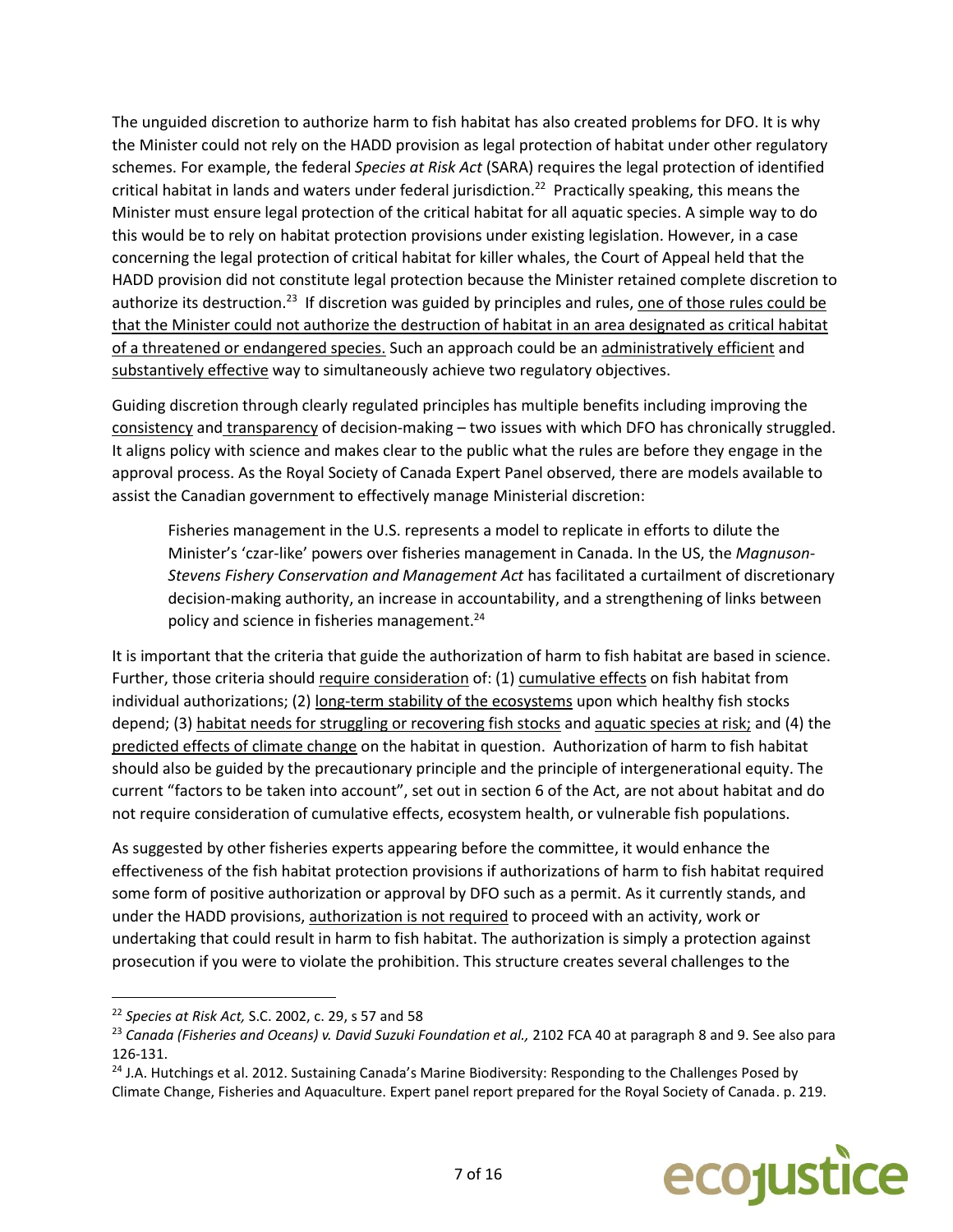effective protection of fish habitat. First, it misses an excellent opportunity to gather information useful for evaluating cumulative impacts on fish habitat – especially at the larger watershed or ecosystem level. If it is clear a permit is needed, then more people will get permits, resulting in more information in DFO's hands about what is happening incrementally to watersheds that might over the long-term harm fish stocks. Second, in a climate of obvious reductions in enforcement budget, it encourages people to take the risk that they will not be caught rather than seek prior approval.

# **Recommendations for a principled approach to authorizing harm to fish habitat**

- a) Guide Ministerial discretion throughout the *Fisheries Act,* including the discretion to authorize harm to fish habitat.
- b) Add in a purpose section for the entire Act, or with the habitat protection provisions that guide the Minister's decision-making.
- c) Require science-based considerations and principles to guide any authorization of harm to fish habitat including: (1) cumulative effects on fish habitat from individual authorizations; (2) longterm stability of the ecosystems upon which healthy fish stocks depend; (3) habitat needs for struggling or recovering fish stocks and aquatic species at risk; and the predicted effects of climate change on the habitat in question. These considerations should be set out in the habitat provision or in regulation and not in policy documents.
- d) Authorization of harm to fish habitat should be guided by the principles of precaution and intergenerational equity. These principles could either be included in a purpose section under the Act or added as specific considerations in the habitat protection provisions.
- e) Permits should be required to harm fish habitat.

l

# **(4) Habitat provisions must address cumulative harm to and loss of fish habitat**

The current habitat protection provisions do not allow for consideration of cumulative effects of multiple activities on fish habitat. Ecosystems have thresholds or tipping points, beyond which the system will restructure itself in response to stressors.<sup>25</sup> A series of individual activities can push a system beyond that boundary just as much as one major project. Up until 2012, cumulative effects of individual proposed works and undertakings were considered as part of the environmental assessment that preceded the issuance of a HADD authorization. Since the 2012 Amendments, authorizations of Serious Harm to Fish no longer trigger an environmental assessment. Thus, under the current system there is no requirement to consider the cumulative impact of individual decisions.

This situation is exacerbated by DFO's apparent failure to compile authorizations to harm fish habitat. This makes it essentially impossible for regulators to meaningfully consider and manage the cumulative effects of multiple authorizations to harm fish habitat on the health and function of watersheds and ecosystems. There needs to be a mechanism for assessing and managing cumulative impacts to fish and fish habitat.

<sup>&</sup>lt;sup>25</sup> Jax, K. (2016): Thresholds, tipping points and limits. In: Potschin, M. and K. Jax (eds): OpenNESS Ecosystem Services Reference Book. EC FP7 Grant Agreement no. 308428. Available at: [http://www.openness](http://www.openness-project.eu/library/reference-book/sp-thresholds)[project.eu/library/reference-book/sp-thresholds.](http://www.openness-project.eu/library/reference-book/sp-thresholds)

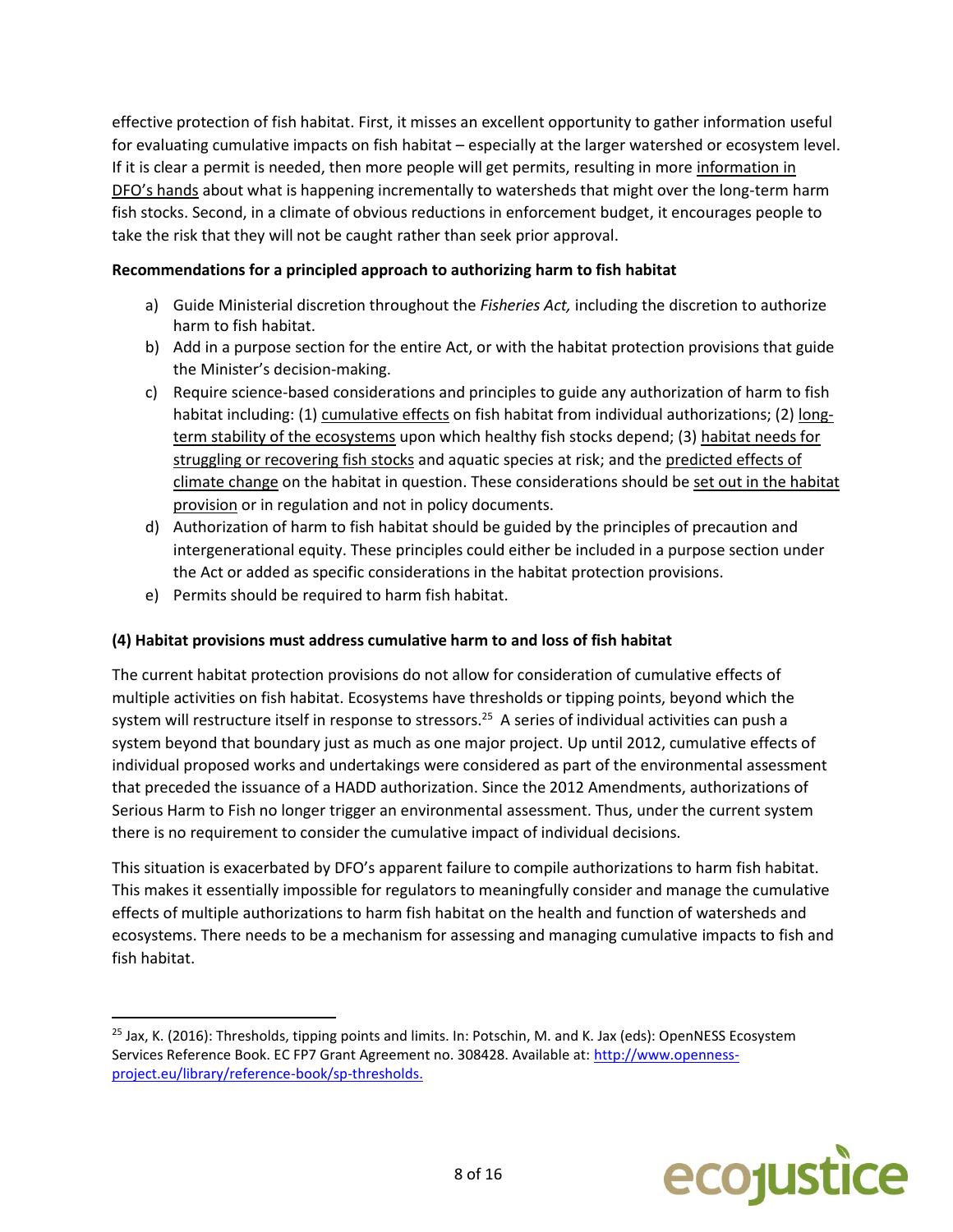Further, to our knowledge, DFO does not set watershed-level objectives for fish habitat. Thus, proposed individual authorizations conflict with concerns over total and cumulative impact on a case-by-case basis. Publically available and clear watershed-level habitat goals, against which individual proposals for harm to fish habitat could be evaluated, would set reasonable expectations in a community about what will be permitted. Watershed-level goals could also help reverse the slow deterioration of habitat at the watershed level, which is the inevitable outcome of the existing approach of *ad hoc* approvals.

From a practical perspective, and in particular if the habitat protection provisions were to capture all works, undertakings and activities that could harm fish habitat (including fishing), DFO will need an effective way to review the multitude of requests for permits or authorizations to harm fish habitat. Watershed or ecosystem-level assessments provide a practical tool for efficient vetting of individual applications to harm habitat.

Previous attempts to manage the volume of requests to authorize harm to fish habitat have tended to favour ignoring certain "low risk" activities (e.g. the introduction in 2012 of automatic authorization for prescribed works, undertakings and activities considered low risk). While such an approach may be administratively appealing it makes it more difficult for the regulator to effectively assess long-term habitat health on a watershed level. Because entire categories of activities are no longer captured by the habitat provision, the regulator is deprived of relevant information. Another previous policy approach was the "letters of advice" policy in which DFO informally provided advice on how to avoid harming fish habitat without issuing a formal authorization. This was done to avoid the time and expense of an environmental assessment. However, it also deprived the regulator of the ability to add enforceable conditions to approvals. The only way to protect habitat under the letters of advice approach was through a full HADD prosecution.

Watershed-level objectives for fish habitat maintains DFO's access to relevant information and ensures they have the tools they need to ensure compliance with authorizations. They can also provide the foundation for more consistent and efficient approvals.

# **Recommendation to address cumulative loss of fish habitat:**

- a) Ensure that all activities, works and undertakings that may harm fish habitat require authorization.
- b) Add "cumulative effects" as a mandatory factor to be considered as part of any authorization of harm to fish habitat.
- c) Set science-based precautionary thresholds and objectives for fish habitat at the watershed and ecosystem levels before issuing individual authorizations in a watershed or ecosystem.
- d) Maintain a comprehensive and publically accessible database of all authorizations to harm fish habitat that is ideally configured to allow for compilation, display and analysis of authorizations to harm fish habitat on a watershed or ecosystem level.

### **(5) Habitat provisions must be enforceable and enforced**

An essential part of an effective regulatory regime is monitoring and enforcement. There is significant concern that the Serious Harm to Fish Provision is not enforced. This may be due to the fact that "serious harm to fish" is more difficult to prove than "harmful alteration, disruption or destruction". It may also be due to recent budget cuts to DFO's Habitat Protection branch. Effective protection of fish

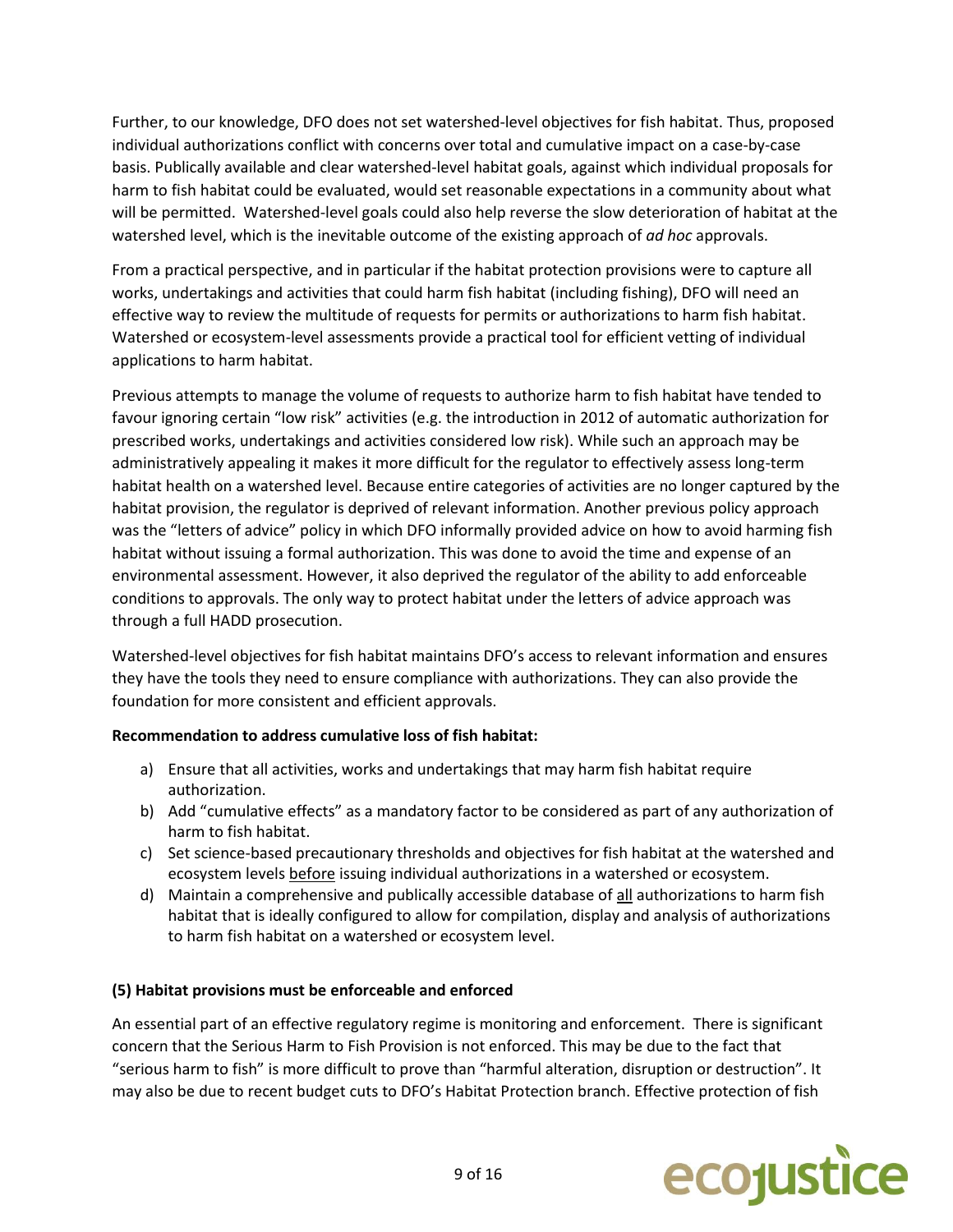habitat requires enforceable provisions that directly protect fish habitat. Effective enforcement of any provision in the *Fisheries Act,* including habitat protection provisions, requires people on the water, effectively equipped and supported, to monitor, inspect and enforce where necessary. In addition to properly funding the department, the Act should be amended to enhance and clarify provisions that enable the public to assist regulators in monitoring and enforcement.

The Serious Harm to Fish provision lowers the standard of protection for fish habitat under the Act by requiring proof of permanent alternation or destruction of fish habitat or death of fish. To enhance enforceability of habitat protection provisions, they should be expressly aimed at protecting fish habitat. Habitat protection provisions must be worded in a way that makes protecting fish habitat a reasonable possibility. Requiring permanent harm sets a very high bar for burden of proof that is difficult to meet.

In addition to scaling back the protection for fish habitat in law, the 2012 Amendments were followed by a shift in approach away from review by regulators towards self-assessment.<sup>26</sup> This shift towards selfassessment coincided with a significant reduction in staff, particularly in what had been until then known as the Habitat Branch, as DFO had its budget reduced by \$80 million in 2012 and another \$100 million in 2015.<sup>27</sup> The policy shift towards self-regulation combined with the significant reduction in staffing and resources has made diligence and scrutiny over authorizing harm to habitat, as well as monitoring and enforcement, very difficult for DFO. During the period from 2003/4 to 2014/15, the number of authorizations to harm habitat considered by DFO went from approximately 700 down to only 75. 28 This coincided with the amendments to the *Canadian Environmental Assessment Act* which removed s. 35 (2) authorizations as a trigger for federal environmental assessment, making authorization less rigorous, as there were no mandatory considerations of the environmental or cumulative effects of authorizations. Finally, in 2014-15 only 5 warnings were issued and no charges laid under the Serious Harm to Fish provision. 29

It is important to note that DFO struggled with monitoring and enforcement before the 2012 Amendments. For example, in its 2009 audit of DFO's protection and management of fish habitat, the Commissioner for Environment and Sustainable Development (CESD) documented various examples of lack of enforcement. The audit concluded that DFO does not have a systemic approach to monitoring compliance with project approvals, nor does it evaluate whether its decisions are meeting the [then policy of] no net loss of fish habitat. Further, the CESD randomly selected 15 fish habitat "occurrences" – situations where a complaint was made that the *Fisheries Act* had been violated – and found a lack of documentation in the files reviewed and as a result a lack of enforcement.<sup>30</sup>

 $\overline{a}$ 

<sup>27</sup> "Conservative MPs argue DFO cuts won't hurt research". May 22, 2012. CBC News. Available at: [http://www.cbc.ca/news/canada/new-brunswick/conservative-mps-argue-dfo-cuts-won-t-hurt-research-](http://www.cbc.ca/news/canada/new-brunswick/conservative-mps-argue-dfo-cuts-won-t-hurt-research-1.1162831)[1.1162831](http://www.cbc.ca/news/canada/new-brunswick/conservative-mps-argue-dfo-cuts-won-t-hurt-research-1.1162831) and "Federal budget cuts \$100 million from fisheries and oceans over three years". March 21, 2013. Vancouver Sun. Available at: [http://www.vancouversun.com/news/Federal+budget+cuts+million+from+](http://www.vancouversun.com/news/Federal+budget+cuts+million+from+%20fisheries+oceans+over+three+years/8133846/story.html)  [fisheries+oceans+over+three+years/8133846/story.html](http://www.vancouversun.com/news/Federal+budget+cuts+million+from+%20fisheries+oceans+over+three+years/8133846/story.html)

<sup>30</sup> Canada, Commissioner of the Environment and Sustainable Development, *Protecting Fish Habitat,* ch 1 (Ottawa: Office of the Auditor General, 2009) at paras 1.46-1.47.



<sup>26</sup> See <http://www.dfo-mpo.gc.ca/pnw-ppe/index-eng.html>

<sup>28</sup> Prof. Martin Olszynski's submission: *Fisheries Act* Review – "Serious Harm to Fish" and Associated Provisions. p. 3. <sup>29</sup> DFO Annual Report to Parliament 2014-15, section 2.2 Conservation and Protection Program, Tables 7 and 8 available at<http://www.dfo-mpo.gc.ca/pnw-ppe/reports-rapports/2014-2015/page02-eng.html>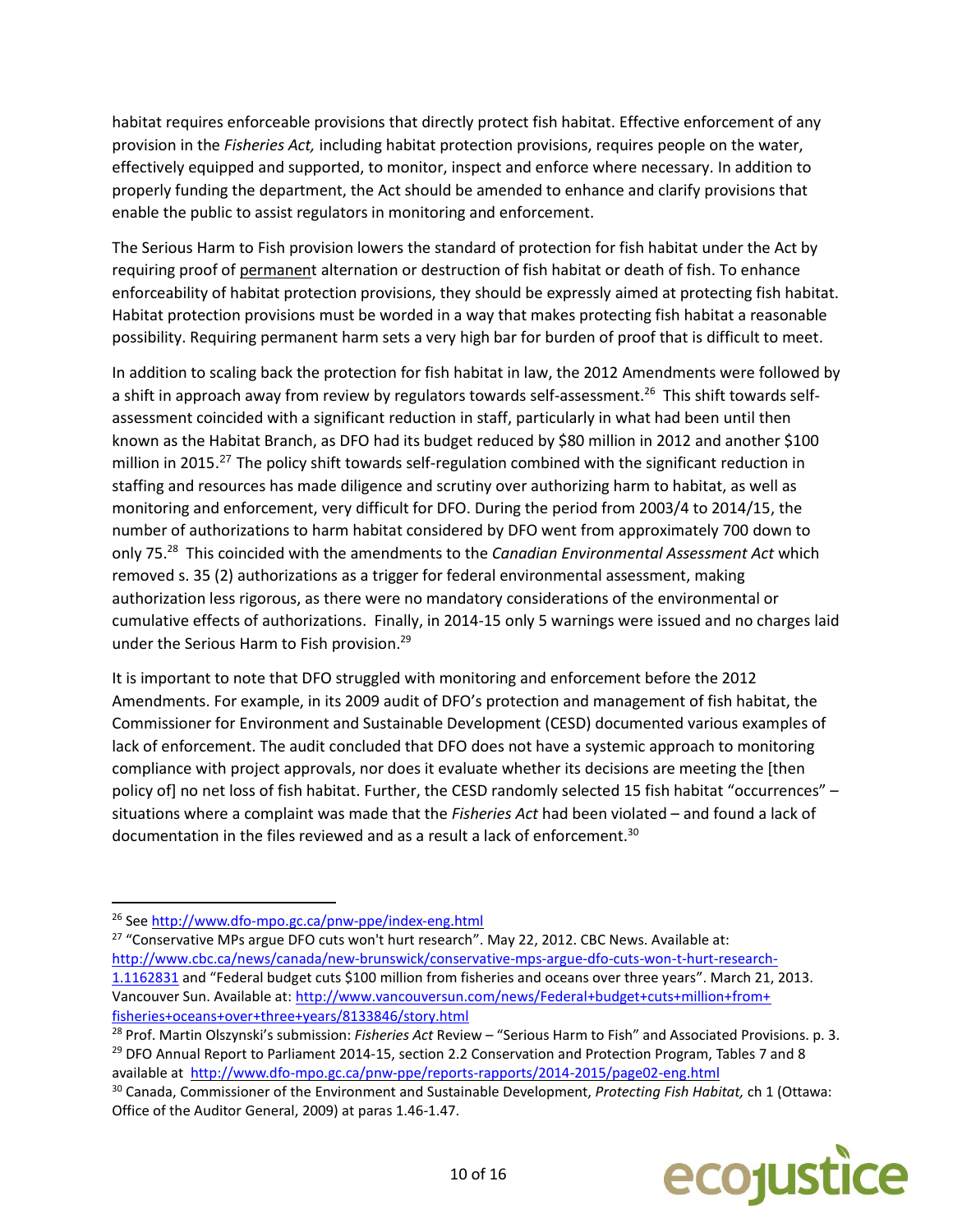For the habitat protection provisions to be effective, DFO needs to be enabled through both staffing and budget. However, given the inherent limits to resources for any government department, and the vast task of protecting fish habitat throughout Canada, DFO needs to better rely on and partner with citizen groups to assist with the monitoring and enforcement of the habitat protection provisions. The current fisheries scheme envisions citizen enforcement.<sup>31</sup> Efforts by citizens to enforce the Act have had mixed success. Private prosecutions frequently do not proceed due to intervention by the Attorney General, and in some jurisdictions they are always stayed. Further, there is no provision under the Act which allows a citizen to request an investigation of a potential offence. Such provisions do exist under other federal legislation such as the *Canadian Environmental Protection Act.<sup>32</sup>*

Citizen enforcement provisions allow individuals proceeding in good faith to take action to enforce the law. From experience in other jurisdictions, citizen monitoring and enforcement improves compliance with the law and leads to better environmental outcomes. For example, in the United States, clear citizen suit provisions are included in almost all major federal environmental laws, including the *Clean Water Act*, *33 U.S.C. § 1365*, the *Clean Air Act, 42 U.S.C. § 7604* and the *Resource Conservation and Recovery Act,* 42 U.S.C. § 6972. In Australia, citizen suit provisions are included in both the *Environmental Planning and Assessment Act* 1979 (New South Wales) s. 123 and *Protection of the Environment Operations Act 1997* (New South Wales) s. 219. Full text of these provisions is included as an appendix to this brief. Citizen suit provisions support government enforcement of federal law and enhance on-the-ground environmental protection. The US Senate describes environmental citizen suits as a "proven enforcement tool" that has deterred violators and achieved significant compliance gains.<sup>33</sup>

## **Recommendations to improve enforceability and enforcement of fish habitat protection provisions**

- a) Amend the serious harm to fish provision to expressly and clearly protect fish habitat, and ensure that the offence reflects the need to take a precautionary approach to habitat protection by not requiring proof of permanent harm or harm to the productivity of the fishery.
- b) Ensure that there is an adequate risk-based approach to monitoring projects and providing assurance that proponents are complying with the *Fisheries Act* and all terms and conditions of DFO decisions. DFO should also determine whether the required mitigation measures and compensation are effective in meeting DFO policy with respect to fish habitat.
- c) Add a clear provision that allows concerned citizens to request that DFO investigate an alleged fish habitat violation.
- d) Add a provision that allows concerned citizens acting in good faith to take action in the courts to enforce the Act where DFO is unable or unwilling to do so.

<sup>33</sup> See Senate Rep. No. 99-50, at 28 (1985). See also 136 Cong. Rec. S3180 (1990): "Citizen resources are an important adjunct to governmental action to assure that these laws are adequately enforced. In a time of limited governmental resources, enforcement through court action prompted by citizen suits is a valuable dimension of environmental law."



<sup>31</sup> Fishery (General) Regulations, SOR/93-53, s 62(1)

<sup>32</sup> *Canadian Environmental Protection Act, 1999* S.C. 1999, c. 33, s. 19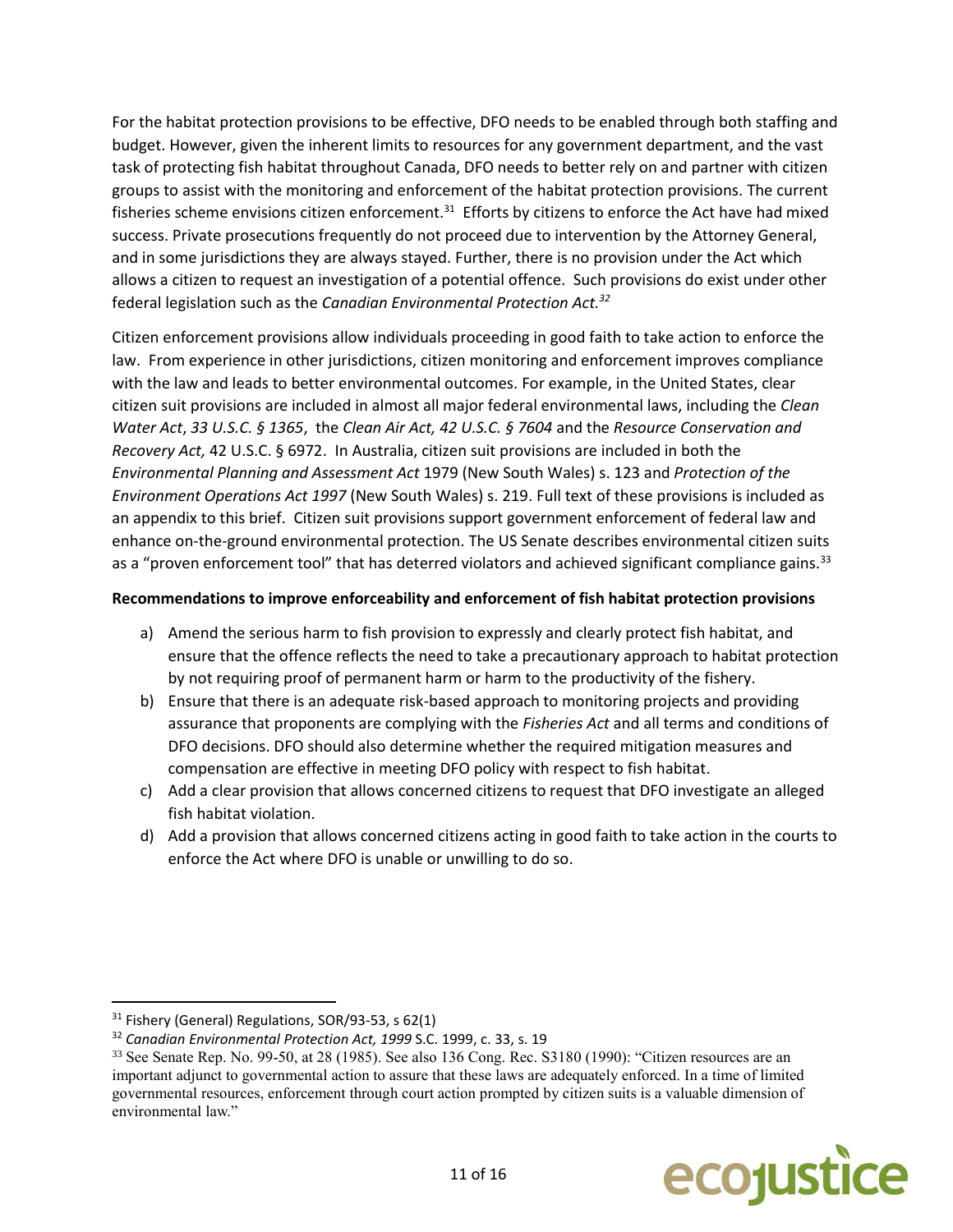### *About Ecojustice Canada Society*

*Incorporated in 1990, Ecojustice is Canada's largest not-for-profit environmental law organization. We have 20,000 individual donors from coast to coast to coast who support our mission to use the law to protect the environment. The federal Fisheries Act has been a cornerstone of our work, and we have over 20 years of experience working to enforce and apply the Act.*

*Margot Venton is a staff lawyer with Ecojustice and the Director of its Marine Program.* 

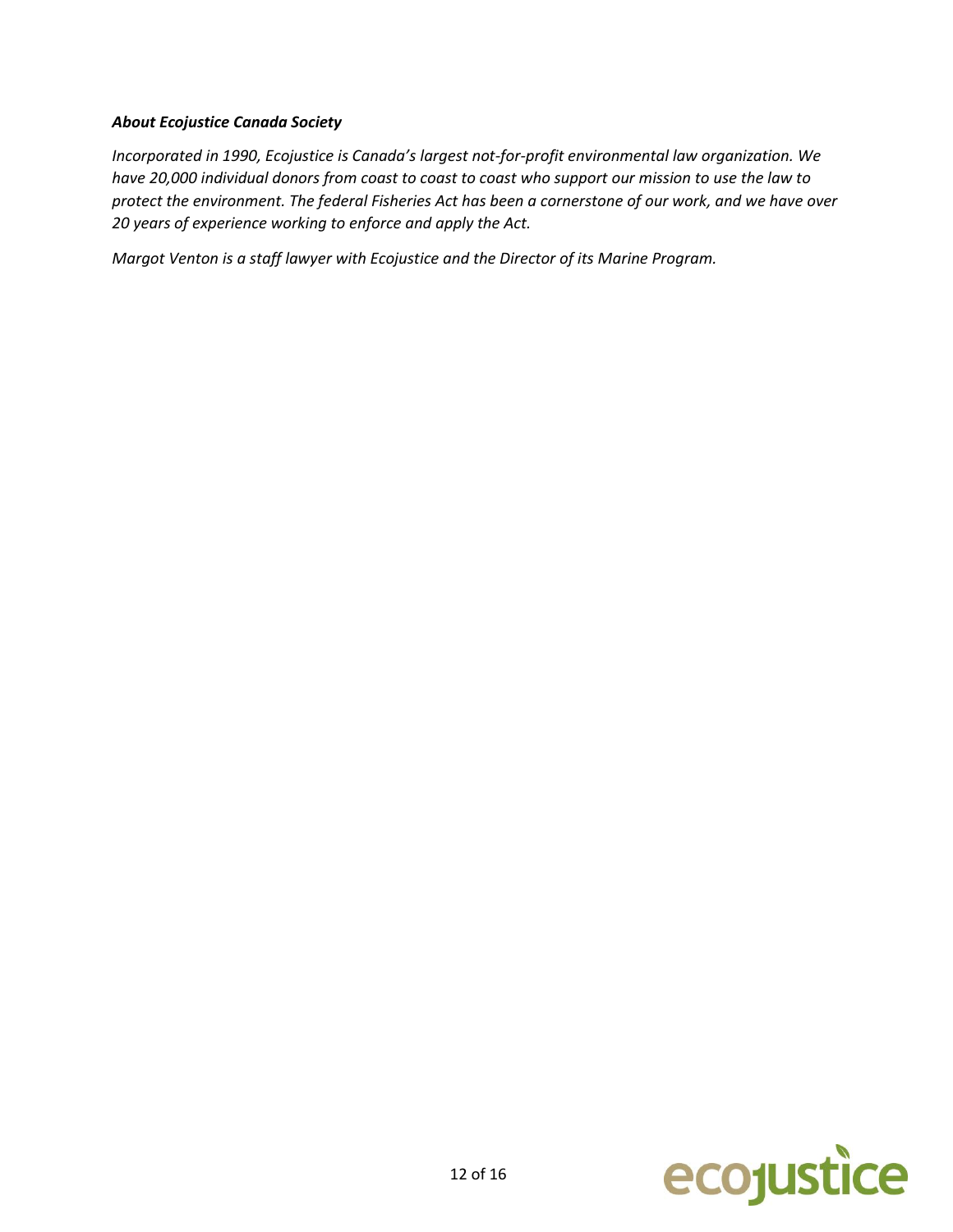# **Appendix**

# **Ecojustice Submissions to the Fisheries and Oceans Standing Committee Re: Fisheries Act Review**

# **FOREIGN JURISDICTION CITIZEN SUIT PROVISIONS FOR FISHERIES ACT REFORM**

## **United States**

## *Clean Water Act –* **citation:** *[33 U.S.C. § 1365](https://www.law.cornell.edu/uscode/text/33/1365)*

(a) Except as provided in subsection (b) of this section and section 1319(g)(6) of this title, any citizen may commence a civil action on his own behalf—

(1) against any person (including (i) the United States, and (ii) any other governmental instrumentality or agency to the extent permitted by the eleventh amendment to the Constitution) who is alleged to be in violation of (A) an effluent standard or limitation under this chapter or (B) an order issued by the Administrator or a State with respect to such a standard or limitation, or

(2) against the Administrator where there is alleged a failure of the Administrator to perform any act or duty under this chapter which is not discretionary with the Administrator.

The district courts shall have jurisdiction, without regard to the amount in controversy or the citizenship of the parties, to enforce such an effluent standard or limitation, or such an order, or to order the Administrator to perform such act or duty, as the case may be, and to apply any appropriate civil penalties under section 1319(d) of this title.

# *Clean Air Act –* **citation:** *[42 U.S.C. § 7604](https://www.law.cornell.edu/uscode/text/42/7604)*

(a) Authority to bring civil action; jurisdiction - Except as provided in subsection (b) of this section, any person may commence a civil action on his own behalf—

(1) against any person (including (i) the United States, and (ii) any other governmental instrumentality or agency to the extent permitted by the Eleventh Amendment to the Constitution) who is alleged to have violated (if there is evidence that the alleged violation has been repeated) or to be in violation of (A) an emission standard or limitation under this chapter or (B) an order issued by the Administrator or a State with respect to such a standard or limitation,

(2) against the Administrator where there is alleged a failure of the Administrator to perform any act or duty under this chapter which is not discretionary with the Administrator, or

(3) against any person who proposes to construct or constructs any new or modified major emitting facility without a permit required under part C of subchapter I of this chapter (relating to significant deterioration of air quality) or part D of subchapter I of this chapter (relating to nonattainment) or who is alleged to have violated (if there is evidence that the alleged violation has been repeated) or to be in violation of any condition of such permit.

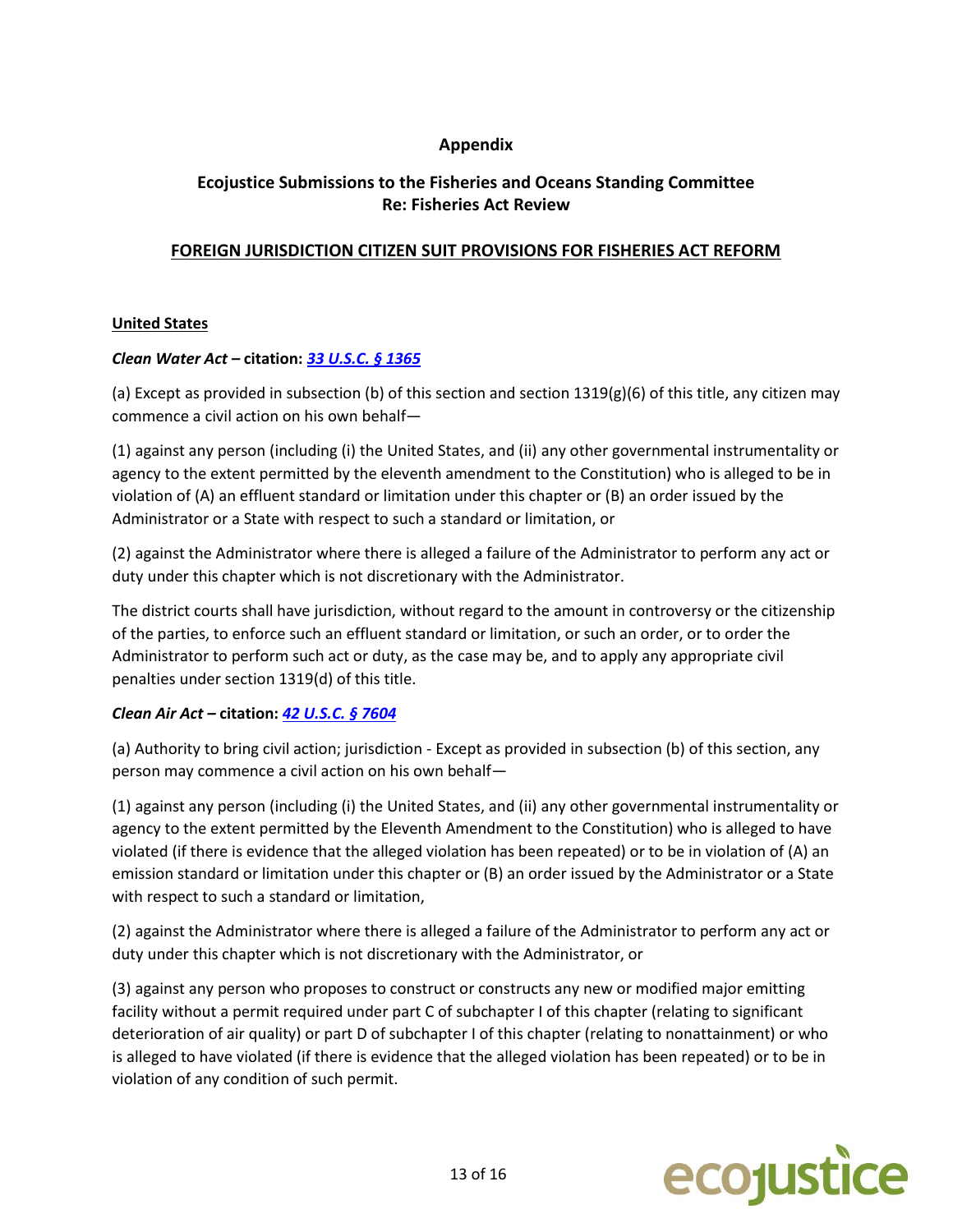The district courts shall have jurisdiction, without regard to the amount in controversy or the citizenship of the parties, to enforce such an emission standard or limitation, or such an order, or to order the Administrator to perform such act or duty, as the case may be, and to apply any appropriate civil penalties (except for actions under paragraph (2)). The district courts of the United States shall have jurisdiction to compel (consistent with paragraph (2) of this subsection) agency action unreasonably delayed, except that an action to compel agency action referred to in section 7607(b) of this title which is unreasonably delayed may only be filed in a United States District Court within the circuit in which such action would be reviewable under section 7607(b) of this title. In any such action for unreasonable delay, notice to the entities referred to in subsection (b)(1)(A) of this section shall be provided 180 days before commencing such action.

# *Endangered Species Act* **– citation:** *[16 U.S.C.](https://www.law.cornell.edu/uscode/text/16/1540) § 1540*

# (g) Citizen suits

(1) Except as provided in paragraph (2) of this subsection any person may commence a civil suit on his own behalf—

(A) to enjoin any person, including the United States and any other governmental instrumentality or agency (to the extent permitted by the eleventh amendment to the Constitution), who is alleged to be in violation of any provision of this chapter or regulation issued under the authority thereof; or

(B) to compel the Secretary to apply, pursuant to section  $1535(g)(2)(B)(ii)$  of this title, the prohibitions set forth in or authorized pursuant to section 1533(d) or 1538(a)(1)(B) of this title with respect to the taking of any resident endangered species or threatened species within any State; or

(C) against the Secretary where there is alleged a failure of the Secretary to perform any act or duty under section 1533 of this title which is not discretionary with the Secretary.

The district courts shall have jurisdiction, without regard to the amount in controversy or the citizenship of the parties, to enforce any such provision or regulation, or to order the Secretary to perform such act or duty, as the case may be. In any civil suit commenced under subparagraph (B) the district court shall compel the Secretary to apply the prohibition sought if the court finds that the allegation that an emergency exists is supported by substantial evidence.

# *Resource Conservation and Recovery Act –* **citation:** *[42 U.S.C. § 6972](https://www.law.cornell.edu/uscode/text/42/6972)*

(a) In general Except as provided in subsection (b) or (c) of this section, any person may commence a civil action on his own behalf—

(1)

(A) against any person (including (a) the United States, and (b) any other governmental instrumentality or agency, to the extent permitted by the eleventh amendment to the Constitution) who is alleged to be in violation of any permit, standard, regulation, condition, requirement, prohibition, or order which has become effective pursuant to this chapter; or

(B) against any person, including the United States and any other governmental instrumentality or agency, to the extent permitted by the eleventh amendment to the Constitution, and including any past or present generator, past or present transporter, or past or present owner or operator of a treatment,

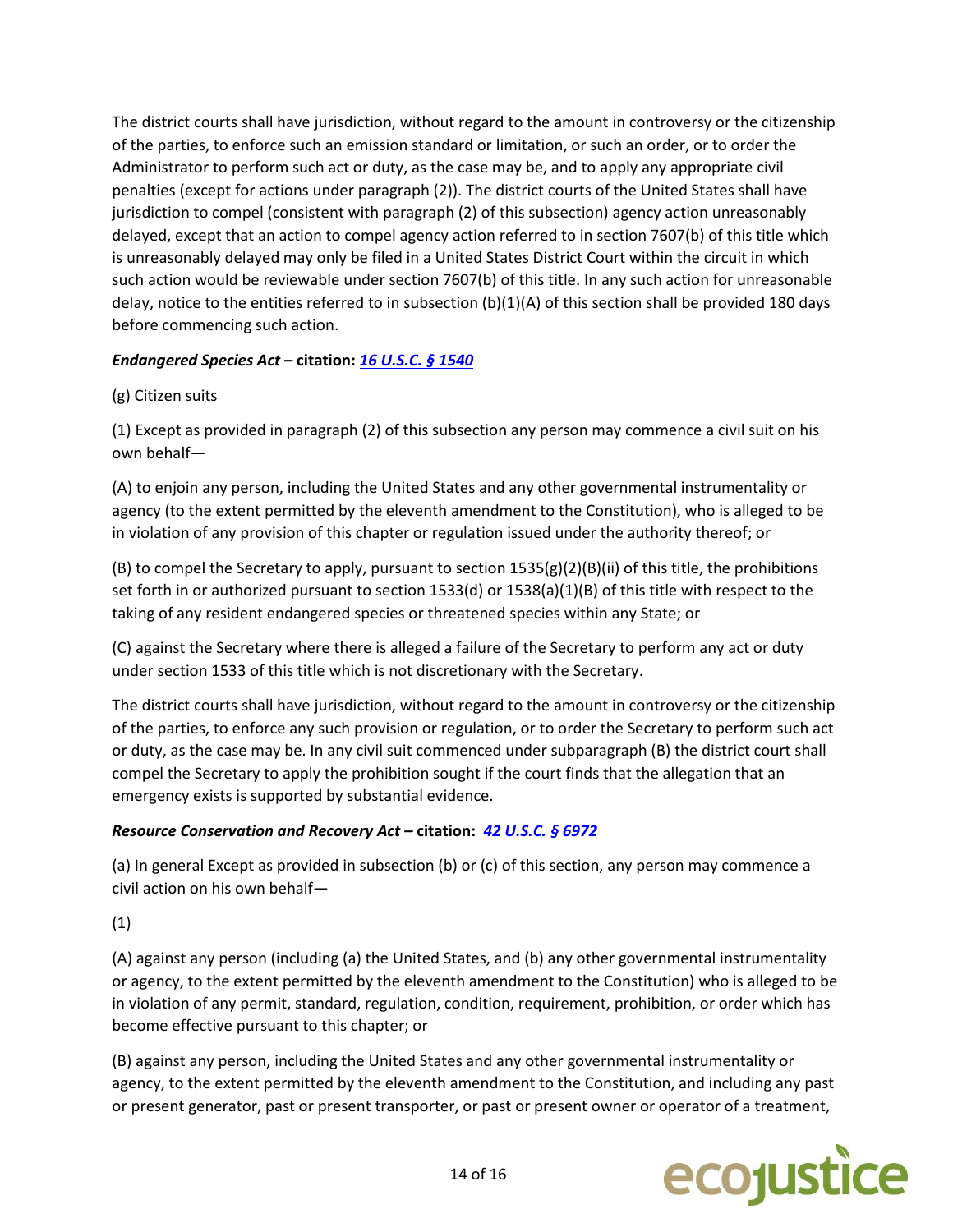storage, or disposal facility, who has contributed or who is contributing to the past or present handling, storage, treatment, transportation, or disposal of any solid or hazardous waste which may present an imminent and substantial endangerment to health or the environment; or

(2) against the Administrator where there is alleged a failure of the Administrator to perform any act or duty under this chapter which is not discretionary with the Administrator.

Any action under paragraph (a)(1) of this subsection shall be brought in the district court for the district in which the alleged violation occurred or the alleged endangerment may occur. Any action brought under paragraph (a)(2) of this subsection may be brought in the district court for the district in which the alleged violation occurred or in the District Court of the District of Columbia. The district court shall have jurisdiction, without regard to the amount in controversy or the citizenship of the parties, to enforce the permit, standard, regulation, condition, requirement, prohibition, or order, referred to in paragraph (1)(A), to restrain any person who has contributed or who is contributing to the past or present handling, storage, treatment, transportation, or disposal of any solid or hazardous waste referred to in paragraph (1)(B), to order such person to take such other action as may be necessary, or both, or to order the Administrator to perform the act or duty referred to in paragraph (2), as the case may be, and to apply any appropriate civil penalties under section 6928(a) and (g) of this title.

## **Australia**

## *[Environmental Planning and Assessment Act 1979 No 203](http://www.legislation.nsw.gov.au/#/view/act/1979/203/part6/div3/sec123)* **(NSW), s 123**

### **Section 123 Restraint etc of breaches of this Act**

 (1) Any person may bring proceedings in the Court for an order to remedy or restrain a breach of this Act, whether or not any right of that person has been or may be infringed by or as a consequence of that breach.

 (2) Proceedings under this section may be brought by a person on his or her own behalf or on behalf of himself or herself and on behalf of other persons (with their consent), or a body corporate or unincorporated (with the consent of its committee or other controlling or governing body), having like or common interests in those proceedings.

 (3) Any person on whose behalf proceedings are brought is entitled to contribute to or provide for the payment of the legal costs and expenses incurred by the person bringing the proceedings.

### *[Protection of the Environment Operations Act 1997](http://www.austlii.edu.au/au/legis/nsw/consol_act/poteoa1997455/s219.html)* **(NSW), s 219**

### **Section 219 Other persons may institute proceedings with leave of Land and Environment Court**

 (1) Any person may institute proceedings in the Land and Environment Court for an offence against this Act or the regulations if the Court grants the person leave to bring the proceedings.

### **[Protection of the Environment Operations Act 1997](http://www.austlii.edu.au/au/legis/nsw/consol_act/poteoa1997455/s252.html) (NSW), s 252**

#### **Section 252 Remedy or restraint of breaches of this Act or regulations**

 (1) Any person may bring proceedings in the Land and Environment Court for an order to remedy or restrain a breach of this Act or the regulations.